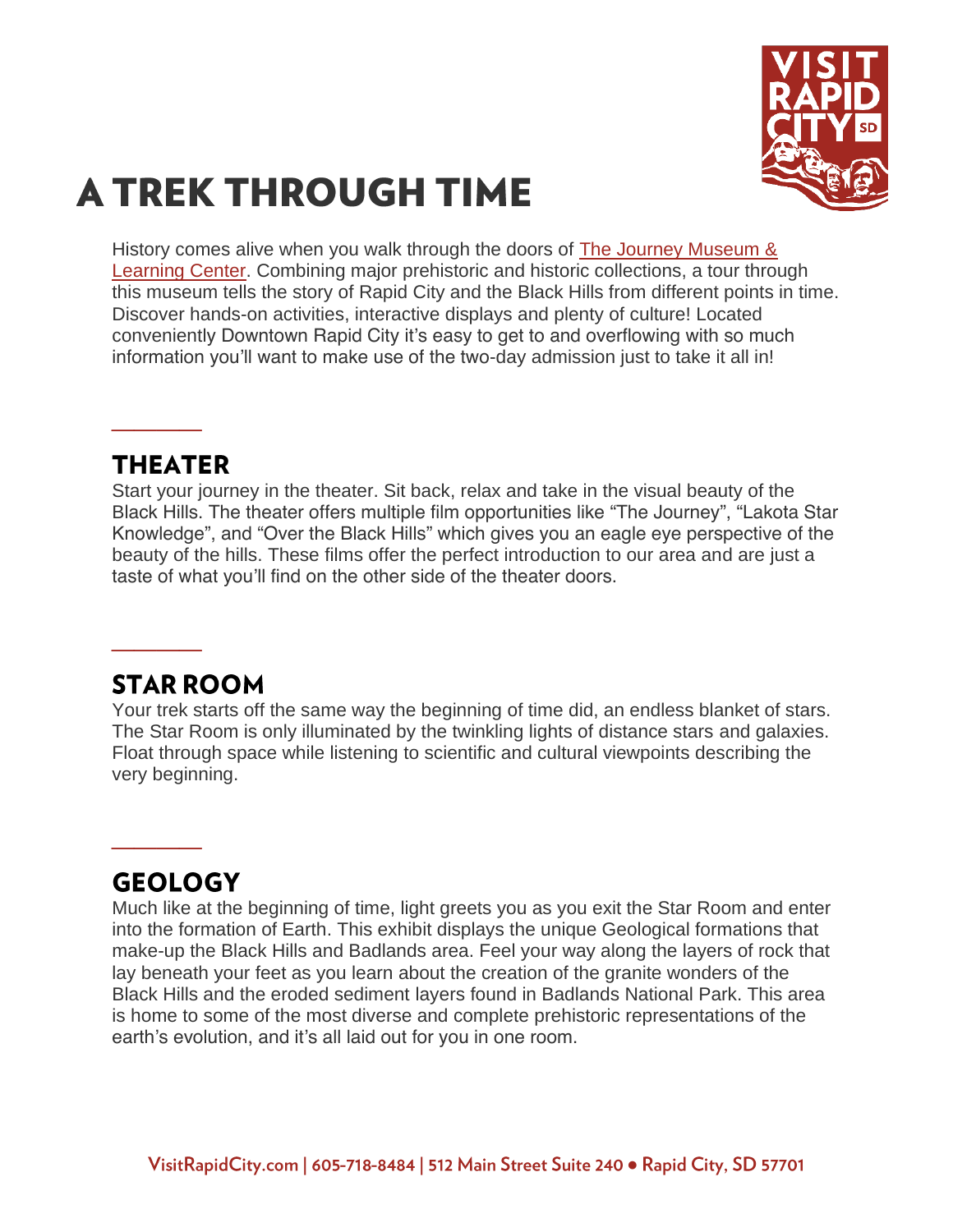# **PALEONTOLOGY**

**\_\_\_\_**

**\_\_\_\_**

**\_\_\_\_**

As the Earth transformed so do the walls of The Journey Museum & Learning Center. Welcome next to the "Land of Dinosaurs". In this section, you can join your kids in uncovering fossils in the Paleontology Field Tent, stand face-to-face with a fossil replica of the Allosaurus "Alli", and even touch the fossil of a T-rex tooth that was found in the Black Hills area.

## **ARCHAEOLOGY**

The Journey Museum & Learning Center has done an outstanding job of documenting and portraying the discoveries of early civilization in the Black Hills. Kids can discover the excitement of uncovering artifacts in the mock archaeological dig site, touch artifacts that date back 10,000 years and learn how society used to function.

## **NATIVE AMERICAN**

Native American culture is deeply rooted into the Black Hills. The Sioux Indian Museum collection at The Journey Museum & Learning Center displays many colorful, contemporary and traditional Native American artwork along with information about the tribes of our area and their history. As you walk through this exhibit take in the beautifully crafted regalia and learn the purpose each piece served. Sit down at the entrance of the storyteller's tipi and listen to a hologram of Nellie Two Bulls as she talks about the "old ways".

#### **PIONEER**

**\_\_\_\_**

During the Pioneer age, word spread of gold in the Black Hills attracted thousands to the area in hopes of finding this sparkling treasure. This exhibit showcases what life was like in these times from the lawlessness of early Deadwood, to the expeditions of Lt. Col. George Custer, as wells as a peek of what life was like inside of a pioneer home and so much more!

The Journey Museum & Learning Center is also home to some great rotating displays that highlight important and historical events, story walls, historical storytelling opportunities, daily Discovery Expedition, a Lakota Culture program, and summer camp